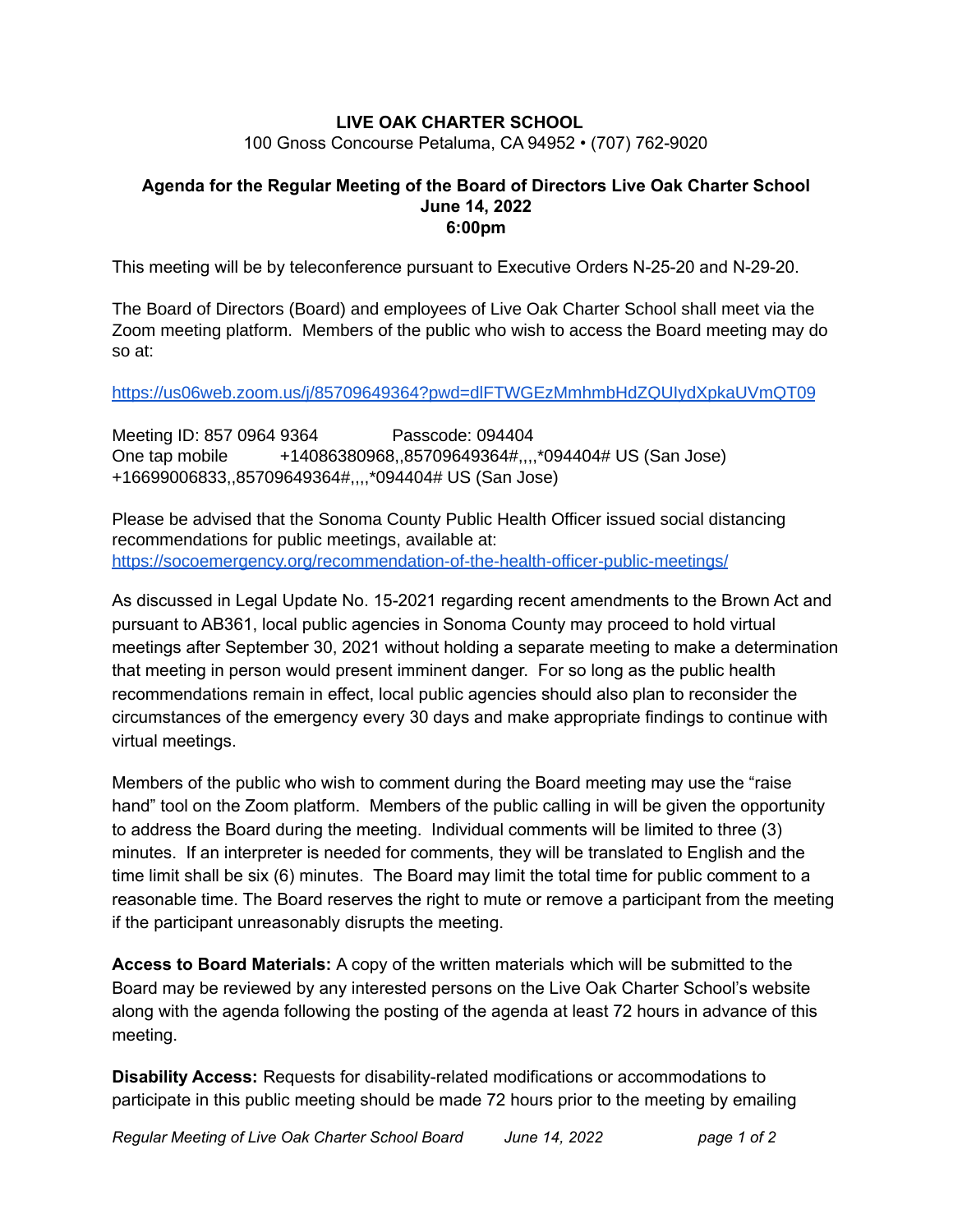kim.anderson@liveoakcharter.org. All efforts will be made for reasonable accommodations. The agenda and public documents can be modified upon request as required by Section 202 of the ADA

### **Mission & Program**

To ensure the humanity and potential of its students through an education resonant with their unfolding awareness and capacities, and supportive of the full and integrated development of body, heart, and mind. LOCS provides a K-8 program inspired by Waldorf education to children and families of Petaluma and surrounding communities. Waldorf inspired education is a developmental approach to learning that cultivates the innate capacities of each child through age appropriate curriculum. Live Oak educates the whole child – head, heart, and hands, through an education that integrates each child's creative, intellectual, emotional, physical and social domains. Live Oak offers an interdisciplinary liberal arts program where art, music, and movement are integrated with core academic instruction. Exploration of the natural world, human culture, language and mathematics enlivens curiosity which is the foundation of intellectual growth, conceptual flexibility, empathy and sense of connectedness.

### **Live Oak Charter Board Norms**

*● Be brief and respect others.*

*● Be prepared for board meetings by asking questions ahead of time and follow the "No Surprise Rule."*

- *● Avoid hidden agendas and springing any surprises on other members.*
- Focus on an agenda item until it is resolved or until a specified time has been reached to *resume the resolution process.*
- *● Give your full listening attention.*
- *● Be open to challenge your own beliefs and ideas; Stay open to new ways of doing things.*
- *● Success depends on participation – share ideas, ask questions, draw others out.*
- *● Refrain from deriding other individuals' ideas. Strive to value all opinions.*
- *● Work in the interest of all students.*
- *● Own your mistakes.*
- *● Celebrate success – take time to recognize small steps or progress toward goals.*
- *● Don't interrupt.*
- *● Express gratitude and appreciation.*

### **CALL TO ORDER 6:00pm**

Identify time-keeper for meeting

## **APPROVE THE AGENDA**

### **A. Public Comment on non-agenda items** *(15 min)*

This portion of the meeting is set aside for members of the public to make comments or raise issues that are not specifically on the agenda. The board cannot, by law, respond or take action on any issue not specifically on the agenda. Public Comment presentations are limited to three minutes per presentation and the total time allotted to non-agenda items will not exceed fifteen minutes.

## **B. Board Development** *(20 min)*

1. Election of three board members for terms starting 7/1/2022. The board fill the following: three 2-year director seats (expiring 6/30/2024)